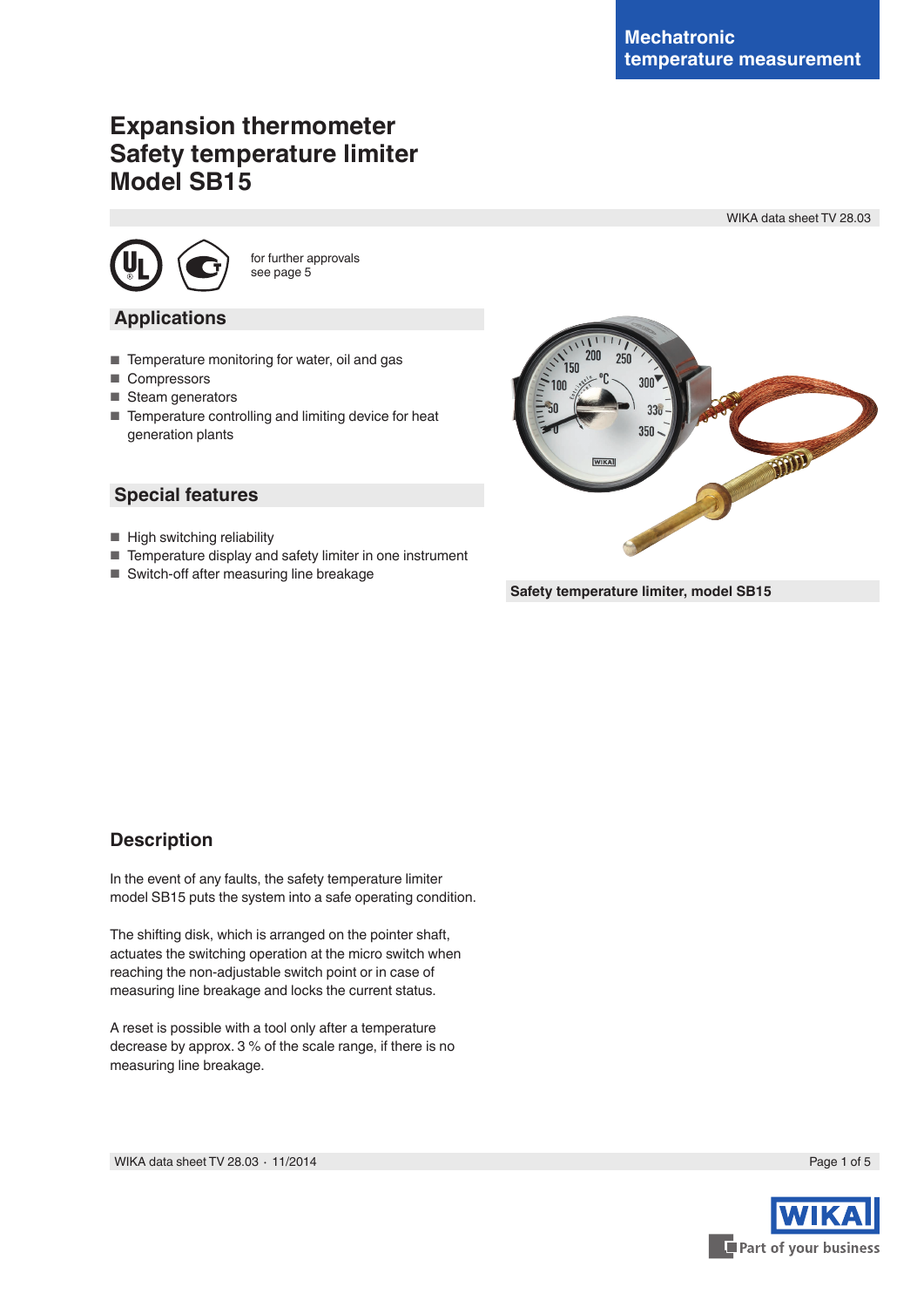#### **Standard version**

**Nominal size in mm** 60, 72 x 72

**Indication accuracy** Class 2 per DIN EN 13190

**Scale range**  $0...400 °C$ 

**Permissible temperature** Ambient: -40 ... +60 °C

**Dial** Aluminium, white, black lettering

**Measuring principle** Bourdon tube system

**Contact** Micro switch

**Contact design** 1 fixed changeover switch

**Switch rating** 5 A, AC 250 V

**Electrical connection** 0.8 x 6.3 mm blade terminal or terminal connection **Case** Plastic, black

**Mounting option** Panel mounting with mounting bracket

**Ingress protection** Case IP 53, terminals IP 00

**Capillary** Plastic coated max. +120 °C Copper braided max. +350 °C Stainless steel max. +400 °C

**Length of the measuring line** Max. 5 m

**Measuring line outlet** Lower back mount

## **Options**

- Other nominal sizes NS 80, 100, 96 x 96
- Case sheet steel
- Panel mounting flange
- Protection cap IP 51 or IP 54
- Switch rating 10 A at AC 250 V
- Other connection designs

## **Special designs**

**Temperature controlling and limiting device for heat generation plants** Design tested in accordance with DIN EN 14597 and pressure equipment directive 97/23/EC/VdTÜV

#### **Permissible temperature sensors**

| Temperature sensor<br>$Model \quad \emptyset$ in mm<br><b>Material</b> |    |              | <b>Stem</b><br><b>Model</b> | <b>Operating media</b><br>Air<br><b>Material</b><br>Water<br>Oil |              |                           |                                                                  |   |                                                   |              |
|------------------------------------------------------------------------|----|--------------|-----------------------------|------------------------------------------------------------------|--------------|---------------------------|------------------------------------------------------------------|---|---------------------------------------------------|--------------|
|                                                                        |    |              |                             |                                                                  | $p = 16$ bar | $p = 32$ bar              | $T = 150 °C$ $T = 350 °C$ $T = 200 °C$ $T = 350 °C$ $T = 350 °C$ |   | $p = 16$ bar $p = 32$ bar unpressured unpressured | $T = 400 °C$ |
| <b>SF91</b>                                                            | 6  | <b>Brass</b> | ۰.                          |                                                                  | X            |                           |                                                                  |   |                                                   |              |
| SF91                                                                   | 6  | <b>Brass</b> | <b>SH16</b>                 | <b>Brass</b>                                                     | x            |                           |                                                                  |   |                                                   |              |
| <b>SF91</b>                                                            | 6  | <b>Brass</b> | <b>SH16</b>                 | 1.4571                                                           | X            |                           | $\mathsf{x}$                                                     |   | X                                                 |              |
| SF91                                                                   | 8  | <b>Brass</b> |                             |                                                                  | X            |                           | X                                                                |   | x                                                 |              |
| <b>SF91</b>                                                            | 8  | <b>Brass</b> | <b>SH16</b>                 | <b>Brass</b>                                                     | X            |                           | $\mathsf{\chi}$                                                  |   | X                                                 |              |
| SF91                                                                   | 8  | <b>Brass</b> | <b>SH16</b>                 | 1.4571                                                           | X            | X                         | X                                                                | X | x                                                 |              |
| <b>SF91</b>                                                            | 10 | <b>Brass</b> |                             |                                                                  | X            |                           | $\mathsf{\chi}$                                                  |   | X                                                 |              |
| SF91                                                                   | 6  | 1.4571       | $\sim$                      | $\overline{\phantom{a}}$                                         | X            | X                         | $\boldsymbol{\mathsf{x}}$                                        | X | X                                                 | X            |
| <b>SF91</b>                                                            | 6  | 1.4571       | <b>SH16</b>                 | 1.4571                                                           | X            | $\mathsf{x}$              | $\mathsf{\chi}$                                                  | X | X                                                 | X            |
| SF91                                                                   | 8  | 1.4571       |                             |                                                                  | X            | $\boldsymbol{\mathsf{x}}$ | X                                                                | X | X                                                 | x            |
| <b>SF91</b>                                                            | 8  | 1.4571       | SH <sub>16</sub>            | 1.4571                                                           | X            | $\mathsf{x}$              | $\mathsf{\chi}$                                                  | X | $\mathsf{x}$                                      | X            |
| SF91                                                                   | 10 | 1.4571       | $\blacksquare$              |                                                                  | X            | X                         | X                                                                | X | X                                                 | X            |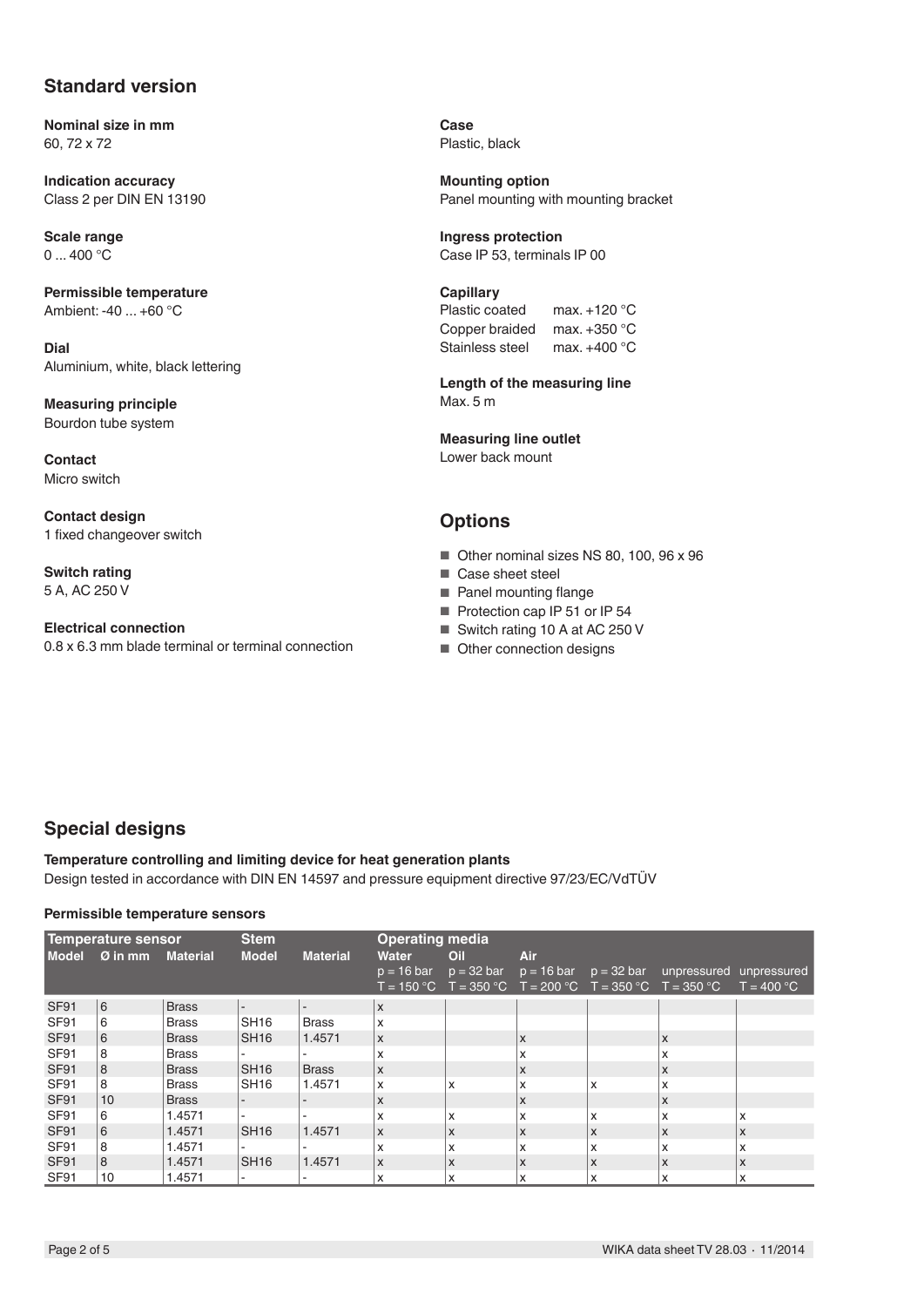#### **Dimensions in mm**

**Standard version**





# **Pin assignment**

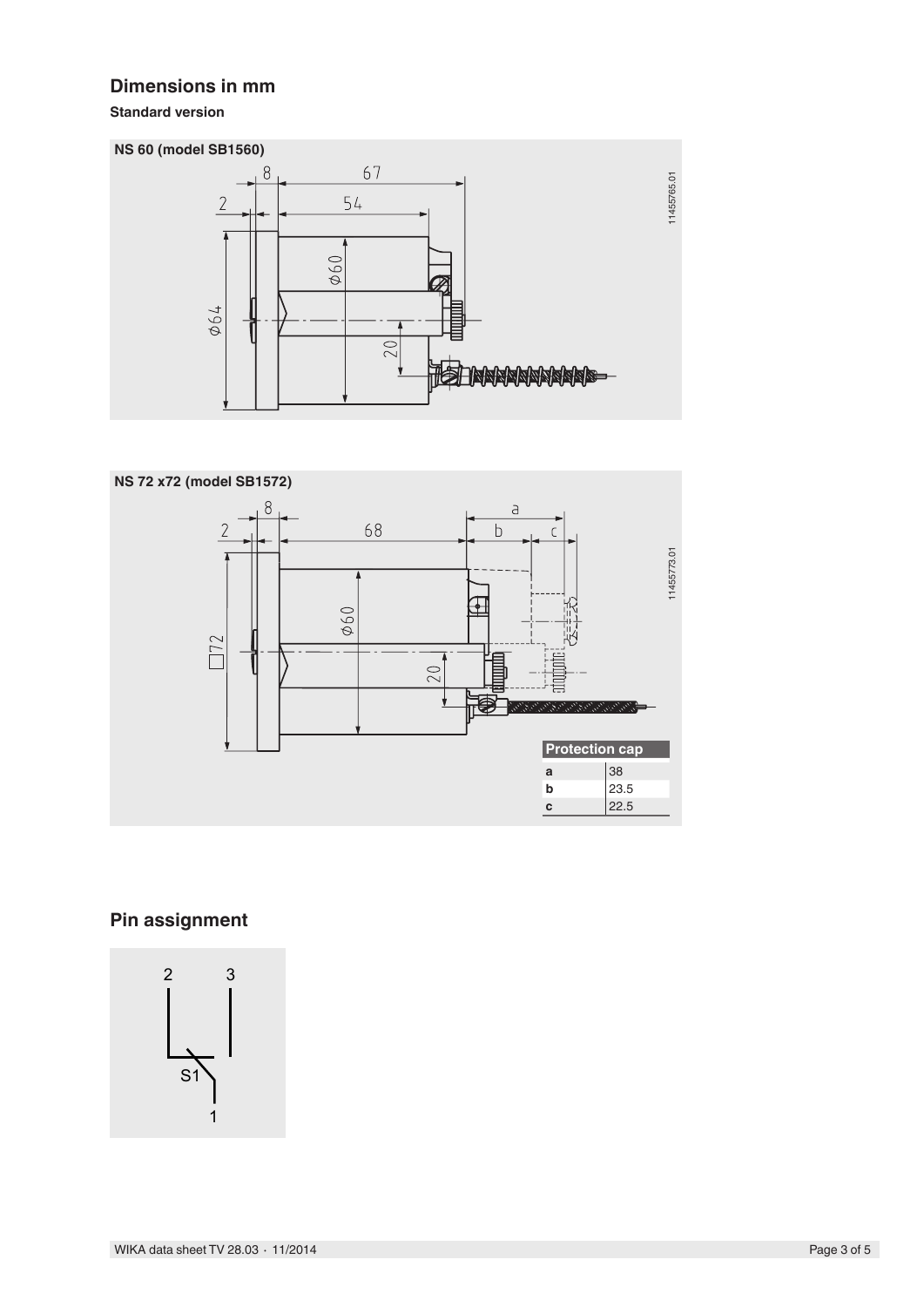## **Connection designs**

**Connection design SF91 / SV20 with sealing cone**



SV20 with M14 x 1.5, M16 x 1.5, M18 x 1.5 G ¼ B, G ⅜ B, G ½ B Copper alloy, stainless steel 1.4571 Insertion length ET = variable Stem diameter  $d = 6, 8, 10$  mm

#### **Connection design SF91 / SV19 with loose threaded connection**



SV19 with M14 x 1.5, M16 x 1.5, M18 x 1.5, M30 x 1.5 G ¼ B, G ⅜ B, G ½ B, G ¾ B, G 1 B Copper alloy, stainless steel 1.4571 Insertion length  $ET =$  variable Stem diameter  $d = 6, 8, 10$  mm

#### **Connection design SF91 / SH16 with protective sleeve**



SH16 with G % B, G 1/2 B, G 3/4 B Copper alloy, stainless steel 1.4571 Insertion length ET = variable Stem diameter  $d = 6, 8, 10$  mm